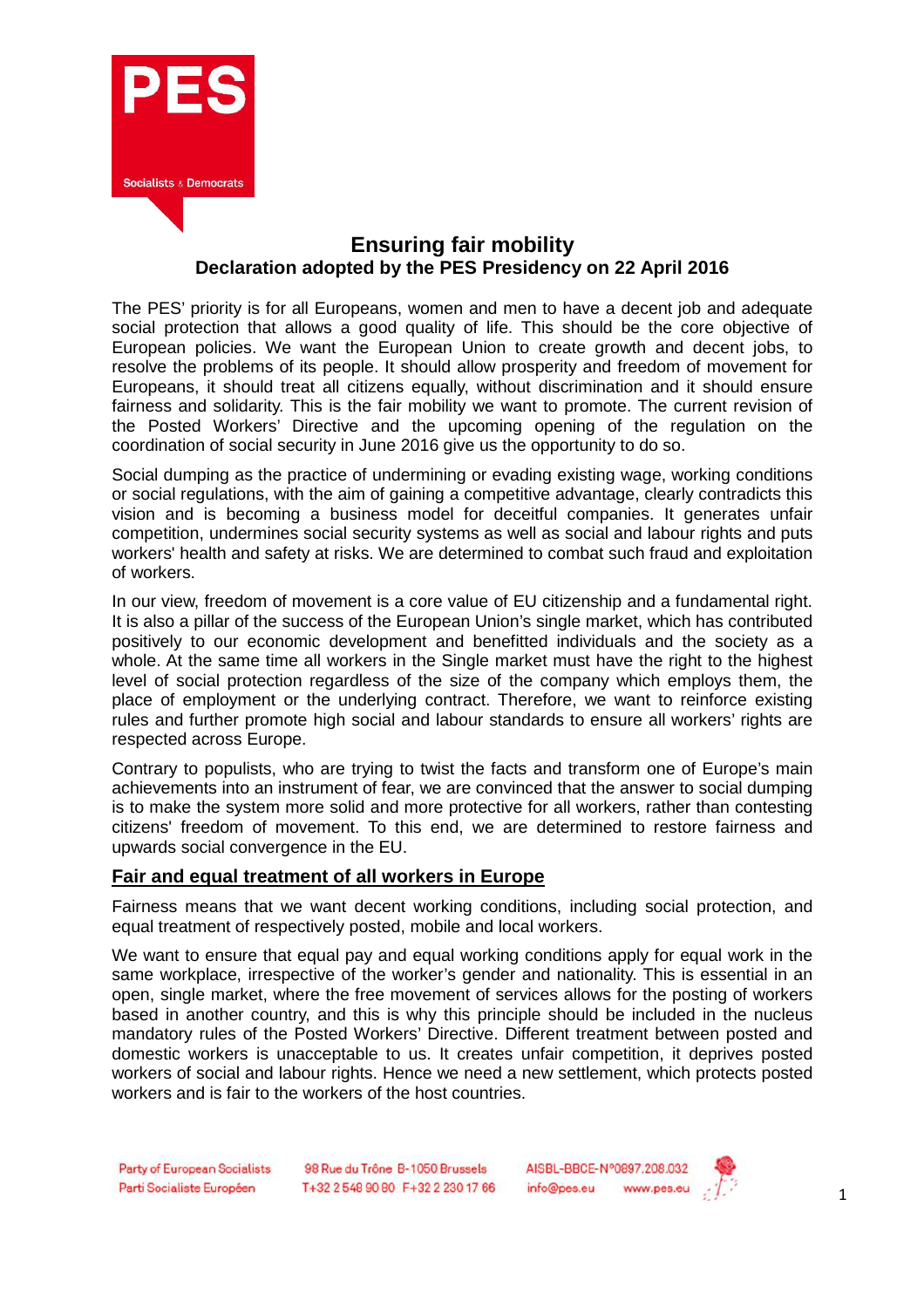However, unfair competition is not only at the expense of workers, it is also at the expense of companies that abide by the rules. It is especially harmful to small and medium-sized enterprises (SMEs), which are the backbone of the European economy and job creation.

We strongly engaged in the process that led to the adoption of the Enforcement Directive in 2014, we will remain vigilant until its full transposition into national laws by June 2016. We took clear action to ensure a better implementation of the rules, stronger national means for better control and more effective prosecution of abuses. We now want to close the remaining loopholes that allow unscrupulous employers to undermine the right for equal treatment in order to increase their profits.

The long-awaited revision of the 1996 Posting of Workers Directive is an essential step in this endeavour. We want it to better protect workers, to ensure equal treatment between posted and local workers and to prevent social dumping. Emphasising the temporary nature of posting, the extension of 'hard core' working conditions to posted workers in all sectors, equal treatment of posted temporary agency workers to their domestic counterparts and the rules that apply through the contracting chain, it gives us the opportunity to redress issues we have long identified as problematic. We want to strengthen the Directive on these specific points and their control in Member States. Furthermore, we expect this revision to address the question of remuneration beyond the bare minimum. We insist on a full engagement of the social partners in this process. We strongly support furthering fair employment conditions through socially responsible procurement, collective industrial action and effective collective bargaining. Now is the moment to reach together a fairer mobility that better combines the freedom to provide services with the respect of workers' rights. The posting of workers is not only about service provision in the Single Market, it is likewise about the social protection of workers.

Non-discrimination and the equality of all EU citizens should also be the ruling principles in the wider context of freedom of movement. They should not be affected by the fact that EU citizens and their families decide to move to another Member State. We are determined to combat all kinds of fraud and abuse and we want to ensure no one is left uncovered by social and labour rights protection. We are therefore convinced of the need to further coordinate welfare provisions and to ensure a real portability of rights. We reaffirm nondiscrimination as a core principle to guarantee all EU citizens, including mobile workers in a host state, equal access to social security and social assistance. At the same time, Member States should be given the means to take measures against abuses of rights and fraud, in accordance with EU law. We expect these points to be addressed in the review of the European regulation on social security coordination to start in June 2016. To prevent abuses, we want the authorities of both the sending and hosting countries, in particular social and labour inspection services, to cooperate more closely and mutually assist each other. The exchange of information and data should become mandatory and enabled by a single digital system of declaration of posting and social security coverage.

## **Addressing the root causes of social dumping**

Upwards social convergence is a way to fight social dumping, by reducing the advantage gained from applying the lowest standards. It is the very existence of growing disparities between Member States' economic development, social standards, social security, working conditions and wage levels that have encouraged legislation shopping, the circumventions of social rules and of collective agreements. These practices have created tensions between Member States and increased the risk of a competition to the lowest standards, a race to the bottom. Against this trend, we want to address social dumping at its roots by reinforcing common rules and rights.

Party of European Socialists Parti Socialiste Européen

98 Rue du Trône B-1050 Brussels T+32 2 548 90 80 F+32 2 230 17 66 AISBL-BBCE-N°0897.208.032 www.pes.eu info@pes.eu